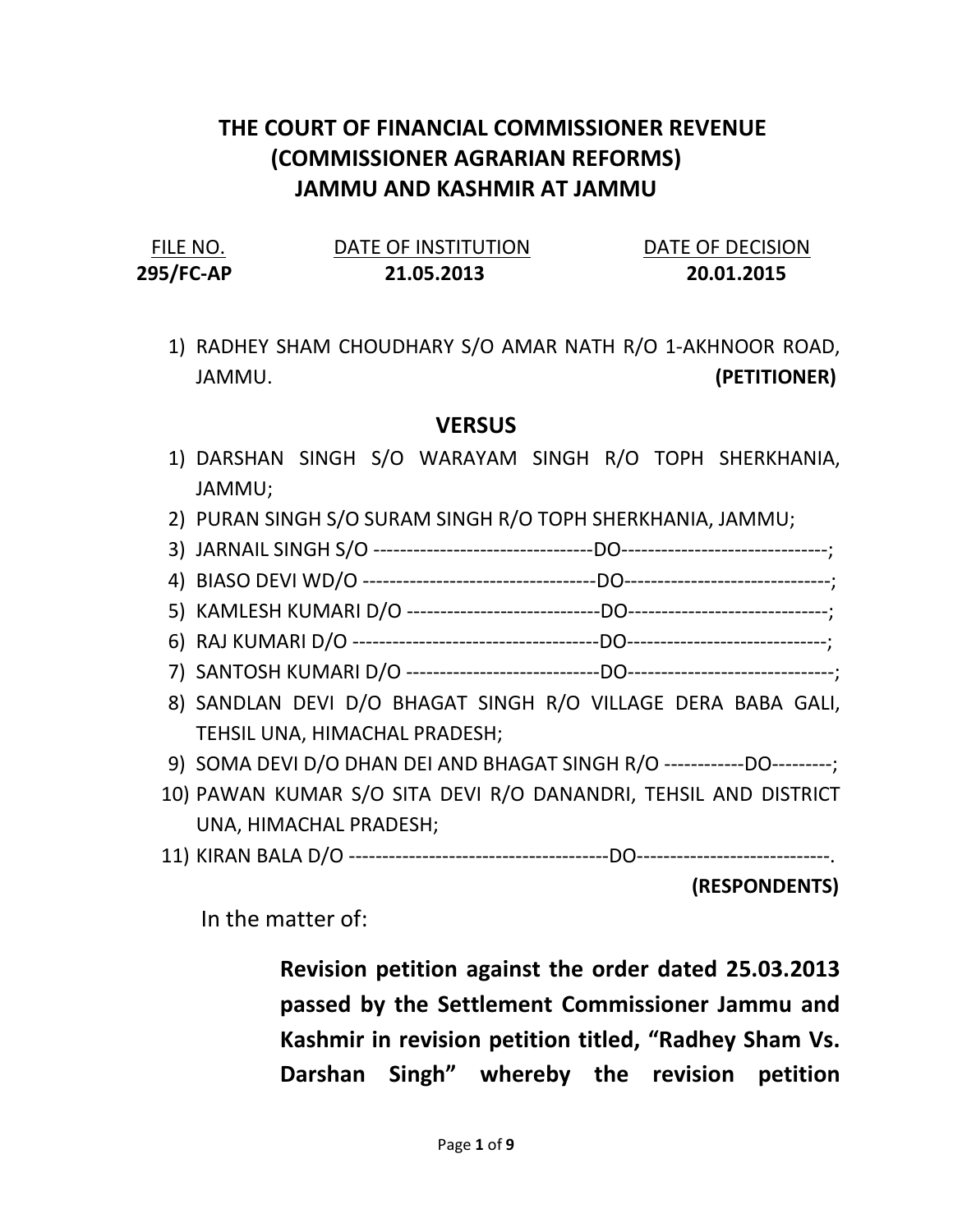preferred by the petitioner herein against the order dated 30.04.2010 passed by the Settlement Officer, Jammu was dismissed and with the prayer to set aside the same.

| <b>For Petitioner</b>                              | --- Advocate Anil Khajuria |
|----------------------------------------------------|----------------------------|
| For Respondents (2-7 & 9)                          | --- Advocate Dara Singh    |
| For Respondents (1, 10 & 11) --- Advocate M.L.Bhat |                            |
| For Respondent No. 8                               | --- Ex Parte               |

## J U D G E M E N T

- 1) Briefly stated, facts of the case are that in the year 1988, one Haim Dei Wd/O Balwant Singh R/O Top Sherkhania, Jammu filed an application before the Assistant Commissioner (R), Jammu for partition of land measuring 177 Kanals and 12 ½ Marlas falling under different Khasra numbers in Khewat No. 18. On 03.06.1989, the AC (R), Jammu rejected her claim. Thereafter, she filed an appeal before the Deputy Commissioner, Jammu who vide his order dated 17.08.1991 remanded the case to the AC (R) Jammu for fresh enquiry. However, later on, the case was withdrawn and transferred to the AC (G), Jammu for disposal who conducted an enquiry into the matter and passed an order dated 24.06.1993, by virtue of which the said land got partitioned.
- 2) Aggrieved, Sagara Singh and Suram Singh, two co-sharers challenged the order passed by the AC (G) in appeal before the Director Land Records (Collector Agrarian Reforms) Jammu, who examined the matter and upheld the order impugned vide an order dated 15.01.1994. This order was challenged by them in revision before the Settlement Commissioner, J&K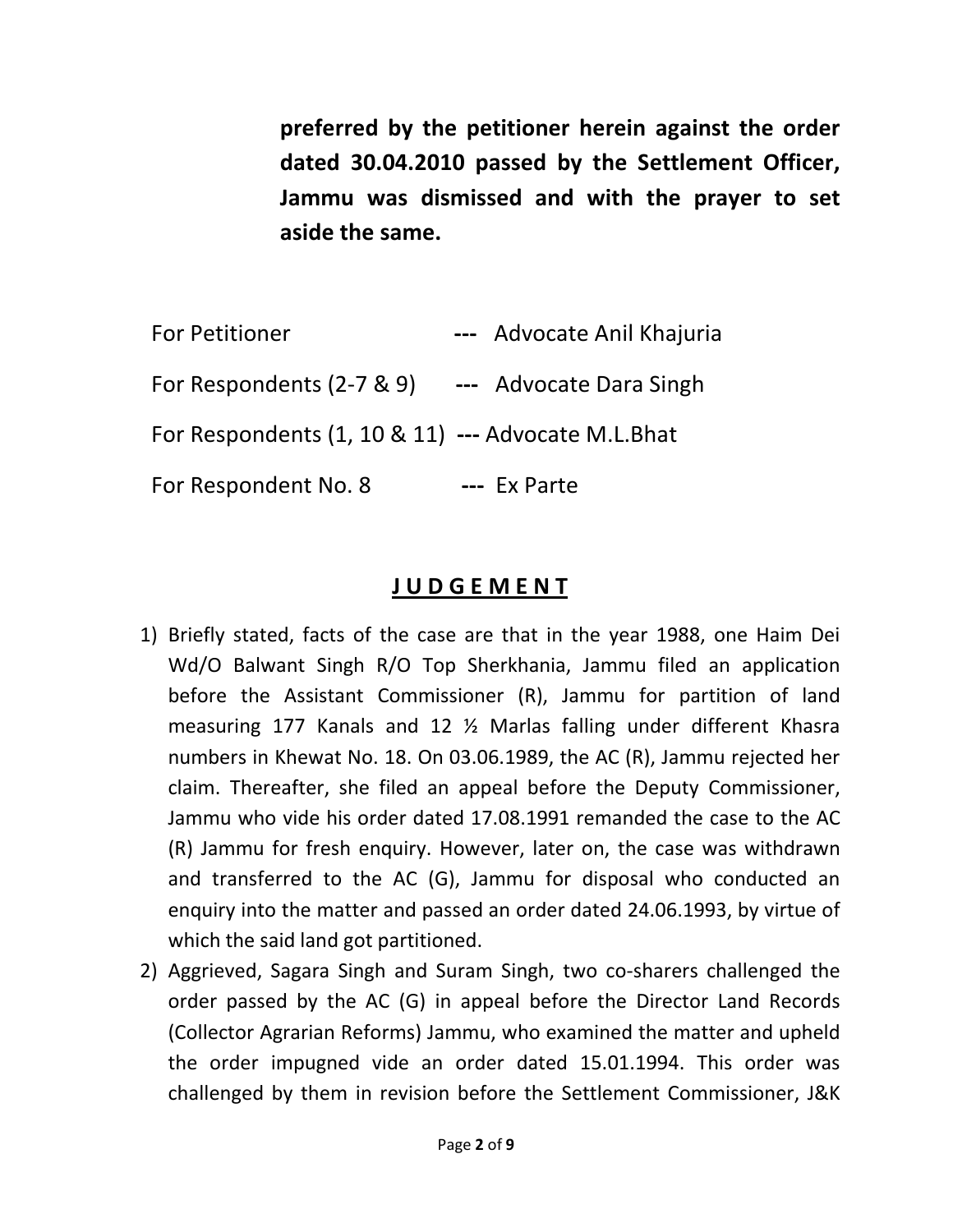who vide order dated 27.08.1994 dismissed the revision petition and uphold the order passed by the Director Land Records, Jammu. This order was further assailed before this court. But subsequently the same was withdrawn in anticipation of some compromise arrived at between the parties. This court had formally allowed the withdrawal vide an order dated 10.03.1995. Therefore, the Tehsildar Jammu attested the mutation No. 5865 dated 16.05.1995 indicating therein the shares of each shareholder as per the order of the Assistant Commissioner (G), Jammu and the said compromise between the parties.

- 3) Afterwards, one Radhey Sham, the petitioner herein moved the Hon'ble High Court of J&K challenging the order passed by this court, but it came to be dismissed on 13.03.2002 as meritless. In parallel, he also filed an appeal against the order dated 16.05.1995 passed on the mutation No. 5865 before the Director Land Records (Settlement Officer) Jammu to the extent it related to the land falling under Khasra No. 333 on various grounds. The court below vide its order dated 09.08.2003 accepted the appeal and set aside the order passed on mutation No. 5865. Accordingly, the case was remanded to the Tehsildar, Jammu for fresh enquiry with regard to the interest of the state, if any, and also to determine the share of **Hissadars** in accordance with the partition order preceded by the **sanadnama** partition and preparation of Tatima Shajra. Furthermore, it ordered that the share of the petitioner be earmarked from the share of Suram Singh on the basis of the consent given by the co-sharers before the Tehsildar at the time of attestation of the said mutation.
- 4) Complying with the directions, the Tehsildar Jammu conducted an enquiry and passed order dated 29.10.2004 on mutation No. 5865 declaring land measuring 29 Kanals and 18 Marlas falling under Khasra No. 333 and 333 (min.) in the **Hissadari** possession of Suram Singh. The petitioner claims to have purchased this land measuring 29 Kanals and 18 Marlas from Suram Singh by virtue of sale deeds duly registered from  $29<sup>th</sup>$  December, 1990 to 3<sup>rd</sup> March, 1992.
- 5) Aggrieved, one Dharam Singh and others filed an appeal before the Settlement Officer Jammu. The court below disposed of the matter on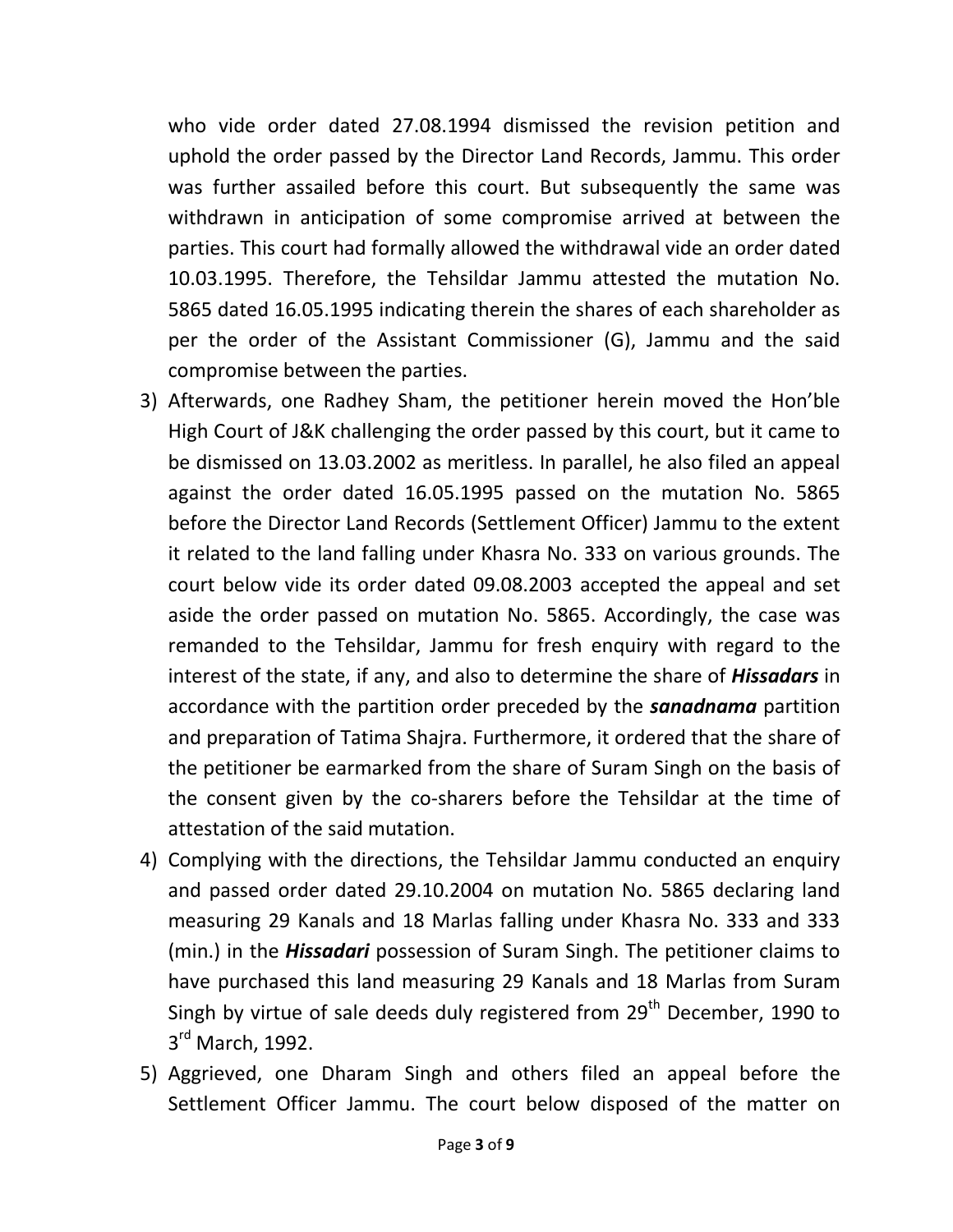30.04.2010 by holding the order of the Tehsildar Jammu illegal and set aside the same. It further observed that the order passed by the Assistant Commissioner (G) Jammu is a well considered one and directed that the same be implemented in letter and spirit.

- 6) Dissatisfied, the petitioner herein challenged the order passed by the Settlement Officer Jammu in revision before the Settlement Commissioner, J&K. The court below examined the matter in detail. One of the key observations made by it was that order dated 16.05.1995 passed on mutation No. 5865 was the outcome of the partition order dated 24.06.1993 which had attained finality by virtue of the order dated 10.03.1995 passed by this court and therefore, was beyond the purview of reopening. Secondly, the possession by one co-sharer is deemed as possession by and on behalf of all co-sharers. If this rule is not followed, intra family disputes would arise tearing apart blood relations. For that reason, one co-sharer can't alienate the land of another. Thirdly, in pursuance of Sec. 31 of the J&K Agrarian Reforms Act, 1976 there was a blanket ban for alienation of land except 2 Kanals for residential purposes and land alienated against the express provisions of law would attract the application of the said provision along with Sec. 13 of the said Act leading to escheatment of the land to State. In the instant case sales have taken place from 12/1990 to 03/1992 and undoubtedly attract the said Sec. 31 of the Act of 1976.
- 7) This court has diligently gone through the case file and the other connected record. It has been observed that the dispute in the matter arose only after the order was passed on partition by the AC (G), Jammu. The observation made by the court below regarding the finality of the order passed on mutation No. 5865 is not correct. Any such order can be said to be final when the same is implemented in the record as well as on the spot. But till date, the partition has not been implemented on the spot and therefore, the order under contemplation is not final. Moreover, it is said that the parties had entered into a compromise before this court earlier finalising the partition. However, the said Suram Singh after selling the land in question to the petitioner was debarred/estopped from making any such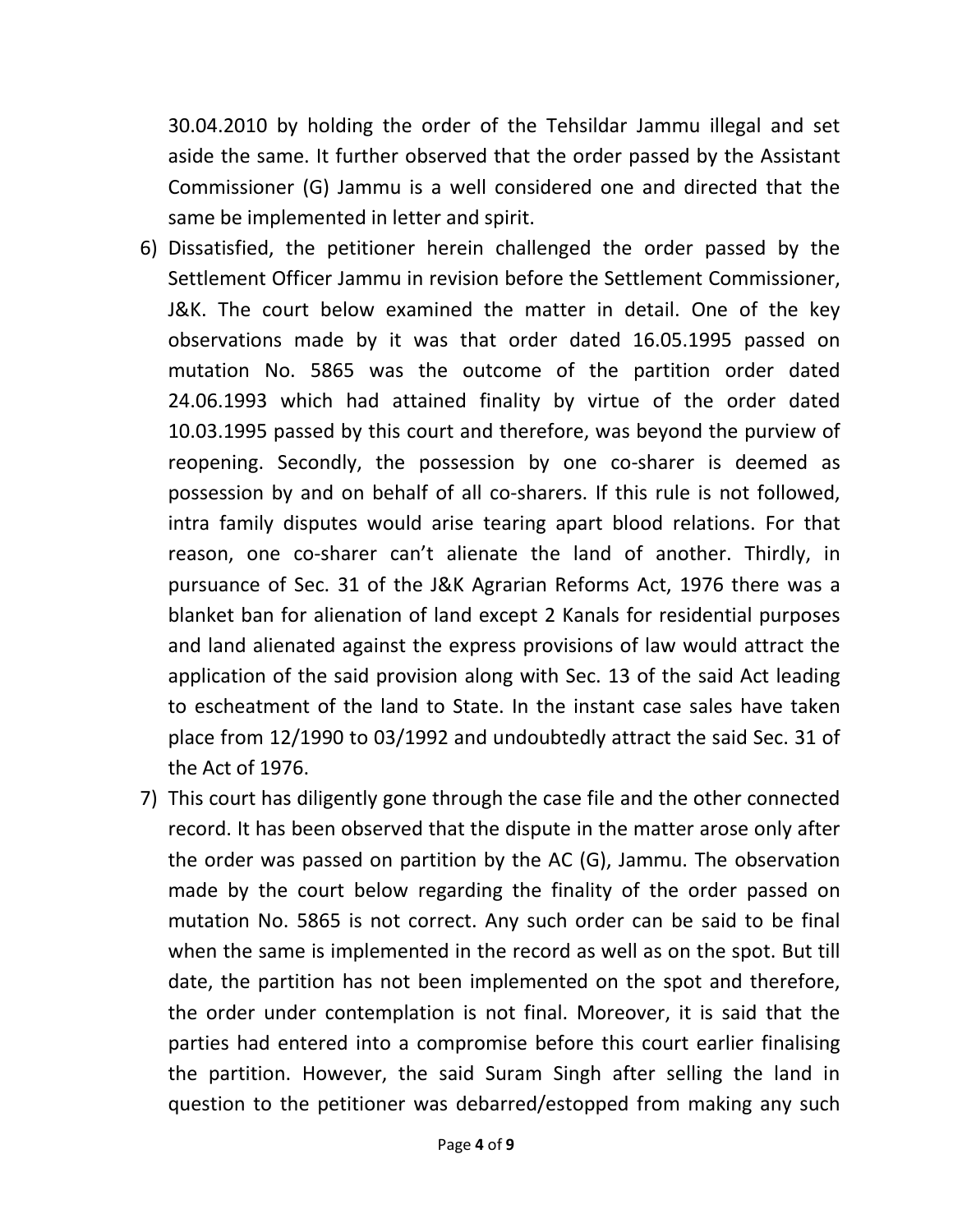compromise as the interest of the petitioner was involved in the matter which was itself created after his action.

- 8) Additionally, the Tehsildar Jammu attested mutation No. 5865 on the basis of the partition order passed by the Assistant Commissioner (G) and a compromise arrived at by some of the co-sharers before this court earlier. This is strange because the officer who initiates the partition process can only pass orders on the mutation concerning the same. This court finds no instance in law where it has been provided that one Revenue Officer should order a partition and then authorise a subordinate for attestation of a mutation in that behalf; except in a case where the revenue officer is retired or transferred in which case a successor may complete the task. Therefore, this court feels that the procedure adopted in the instant case for the process is illegal and against the provisions of the J&K Land Revenue Act and the partition rules made thereunder.
- 9) Indeed, there is a detailed procedure established by law for partition of lands and the same has not been adhered to in the instant case. Without complying to those technical requirements, no partition of land can be done. Rule 16 of the Partition rules provides for points to be considered in framing the methods of partition. It is laid down therein that it shall be clearly ascertained if the applicant's share only is to be separated or whether any of the co-sharers wish their shares to be separated. Besides this, there are other points which are required to be taken into consideration in partition cases. It appears that the same has also not been followed in the present case. Moreover, it is also required to be ascertained as to whether Haim Dei only wanted her share to be separated or other cosharers also wanted the partition of their land.
- 10) Technically speaking, the significant requirements in the partition cases are the preparation of some records on the spot, writing of instrument of partition, putting the parties in separate possession, obtaining a written acknowledgement in this regard and only then attesting a mutation. In the instant case, the same has not been done. In nut shell, the partition of land looks more like a paper formality than an on-the-spot work.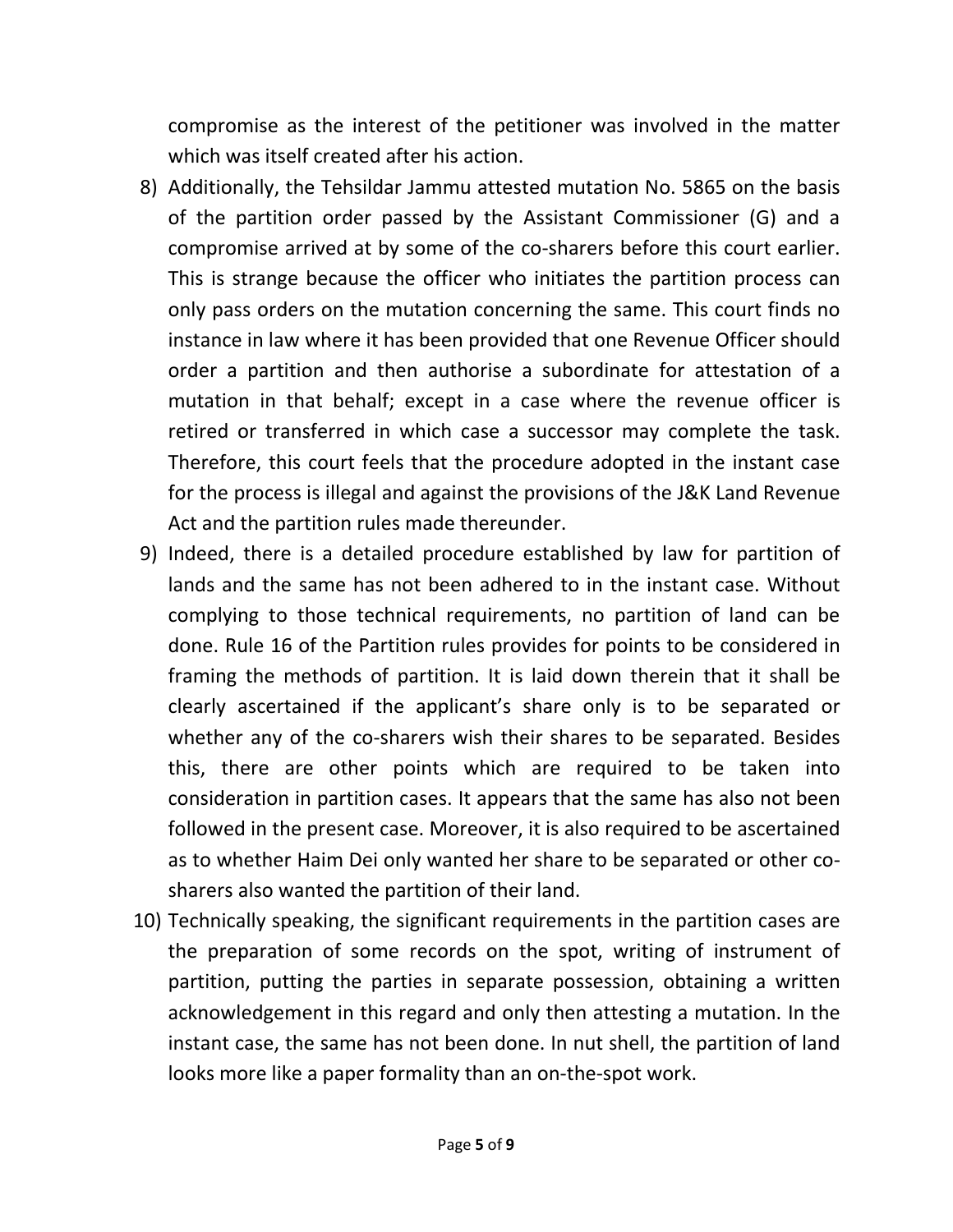- 11) In addition to this, Rule 46 of the Standing Order 23-A dealing with the subject of attestation of mutations lays down that in deciding mutation cases, arising out of succession to a right, officers should look into two principal factors: first possession and the second right. In cases of transfer of a right, however, it is necessary to state whether possession has actually been transferred on the spot. In cases of sale, mortgage, redemption of mortgage, gift, private partition etc., if it is found that possession has not changed, the mutation should be rejected irrespective of the fact that the parties agree to transfer the possession at some future time. This infers that possession plays a significant role in the attestation of the mutations. But in the instant case, the possession of the land measuring 29 Kanals and 18 Marlas falling under Khasra No. 333 and 333 (min.) remained with the petitioner herein and still the Tehsildar Jammu attested the mutation No. 5865 which is totally against the law.
- 12) As far as the sale deeds and attestation of mutations in favour of the petitioner herein are concerned, the court below has adopted two theories. On one side, it speaks that the land attracts the provisions of the Sec. 31 read with Sec. 13 of the Agrarian Reforms Act, 1976 thereby escheating it to the State. On this count it can be gathered that the said land came under the share of Suram Singh. On the other, it suspects that the land under dispute came under the share of Haim Dei and Suram Singh sold the same illegally.
- 13) Further, from an examination of the certified copy of written arguments filed by Suram Singh and others before the civil court indicates that the possession of land in question was passed on to Amar Nath, father of the petitioner herein in the year 1968 on rent basis through a deed dated 31.12.1968 for carrying on the business of "Lakdi Taal" or Timber Depot. The possession since then has remained with the petitioner's father and the petitioner. Significantly, "Land" as defined under the J&K Agrarian Reforms Act, 1976 includes only those lands which were used for agricultural purposes or the purposes subservient to Agriculture in Kharif, 1971 as well as structures on such land used for purposes connected with the agriculture, areas covered by or fields floating over water, forest lands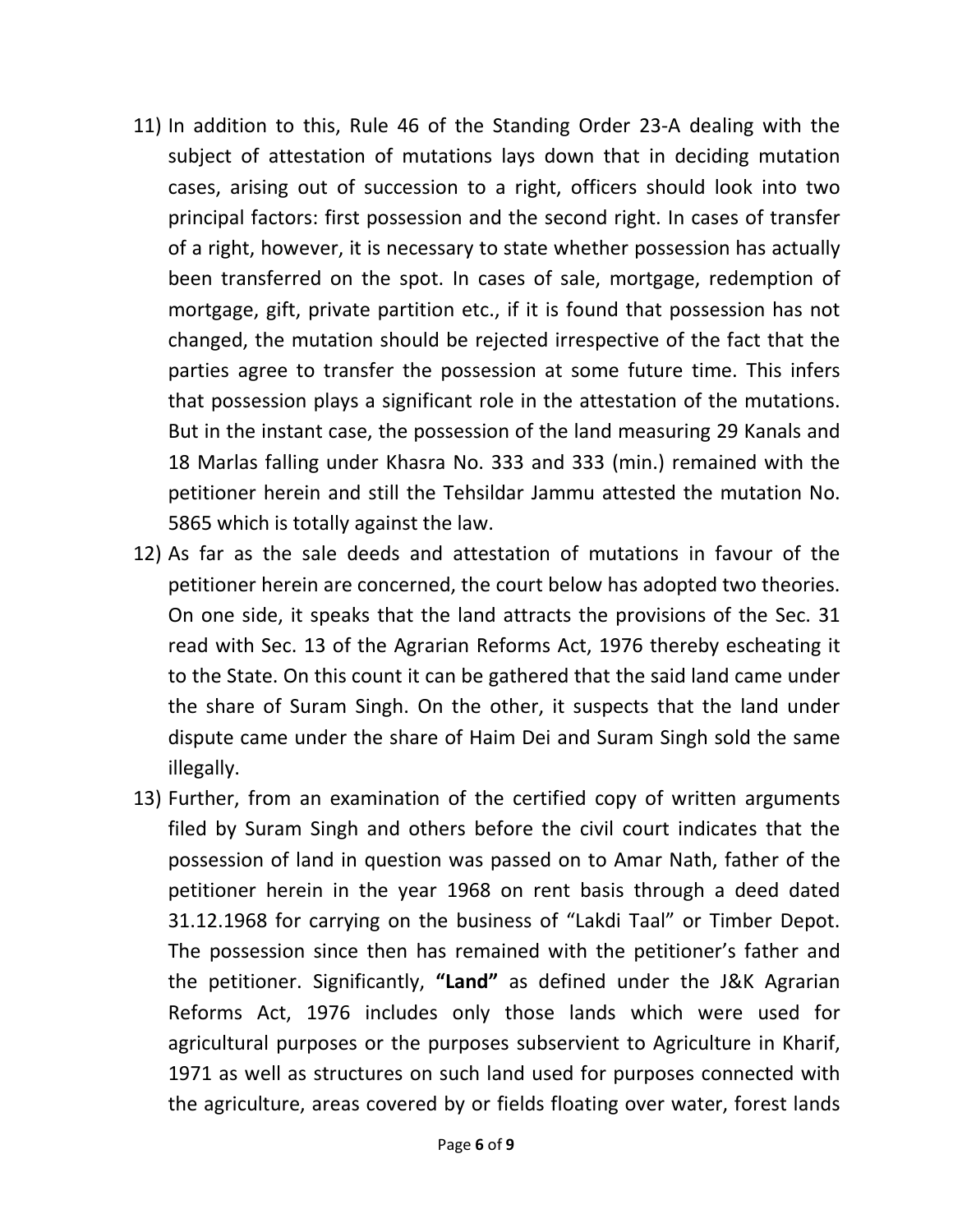and wooded wastes and trees standing on such lands. It is, therefore, required to be ascertained as to whether this land was actually used for agricultural purposes on the determinant date or not. Until and unless, the status of land is clear viz., was the property under consideration came under the definition of "Land" as defined under the above stated Act, the provisions of Sec. 31 and 13 of the said Act can't be invoked.

- 14) One more issue which has drawn attention of this court is that the said Suram Singh is claimed to have already sold land measuring 30 Kanals and 06 Marlas before the initiation of partition proceedings. This is required to be verified as to whether he had sold land before 1968 or after that, when the petitioner claims his father to have come into the possession of the said land. This will help in ascertaining the lands Suram Singh considered coming in his share as the land measuring 29 Kanals and 18 Marlas has been shown in his self cultivation as share holding in 1964.
- 15) In addition, respondent Nos. 2 to 7 and 9 have submitted that the joint holdings of the parties were falling in Khewat No. 18, 21, 25, 26 and 58 and Khewat Shamilat Deh of the said village. But Haim Dei, mother of Resp. No. 1 for reasons best known to her, moved the application for segregating her share in respect of the land falling in Kheawt No. 18 only. They have, therefore, prayed that all this land should be partitioned to avoid any future litigation.
- 16) Furthermore, the petitioner has put forth many averments with regard to the technical infirmities committed by the subordinate revenue authorities. **Firstly**, that the petitioner was a necessary party in the partition and other proceedings as he was an owner in possession of the land under consideration. But he was not heard and therefore, the outcome of these proceedings are **non est** in the eyes of law and not binding on the petitioner. Secondly, that the jurisdiction of the civil court had been invoked in the matter where the suit challenging the sale deeds was dismissed in default and this aspect was ignored by the revenue fora below opining that the sale deeds were null and void. The dispute which was initiated by the respondents in the civil court could not have been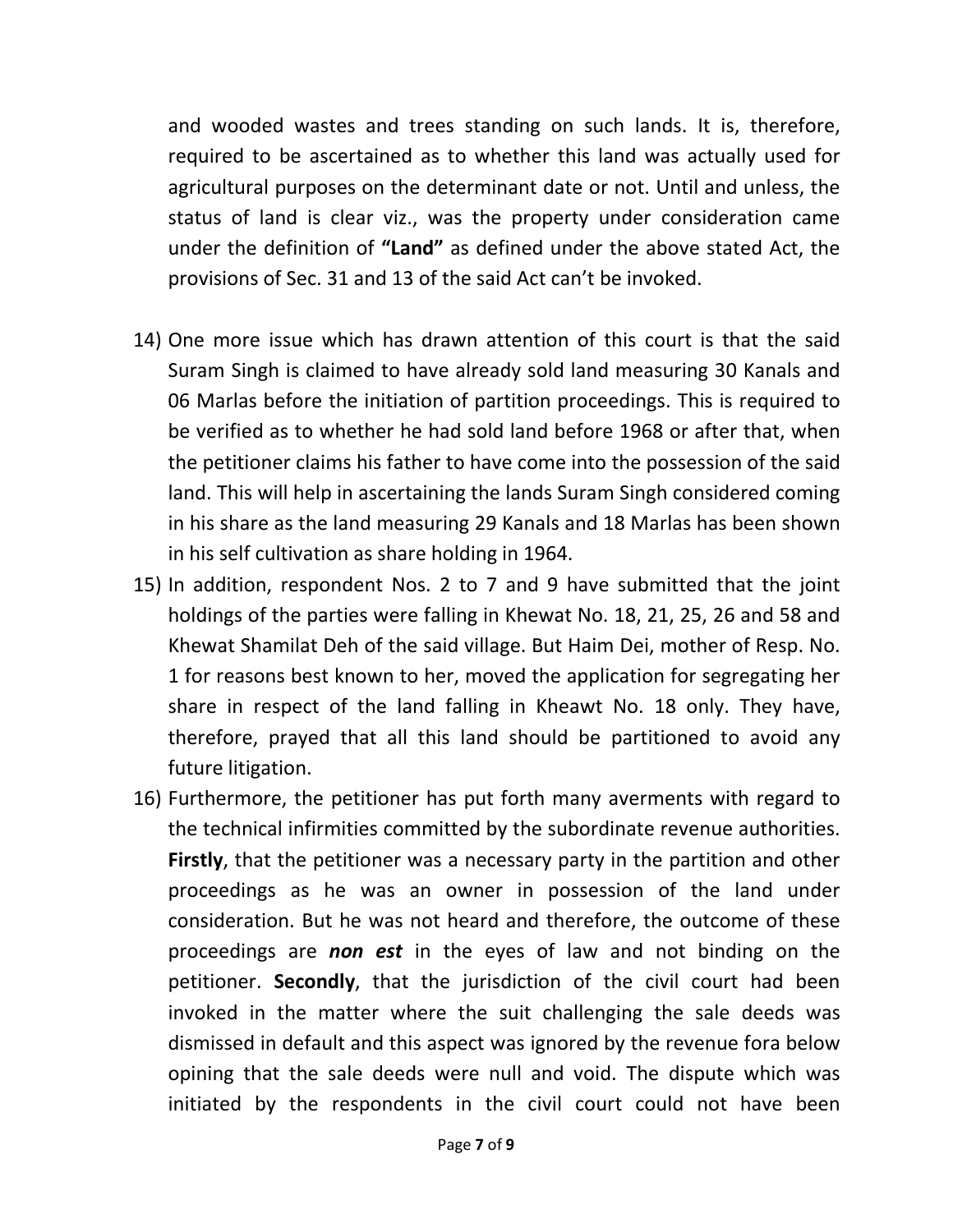adjudicated by the Settlement Commissioner or any other forum below as the share holders at their own free will and volition had invoked the jurisdiction of the civil court and were thus estopped from raising this plea before the revenue court. Thirdly, that Dharshan Singh had obtained a power of attorney from Sita Devi and Soma Devi, the legal heirs of Dhan Dei who had initiated the suit for partition. This power of attorney was subsequently withdrawn by both of them during the proceedings before the Settlement Officer in the year 2007, yet the said Darshan Singh kept on pursuing the case illegally without any authority. Not only this, after the death of Sita Devi, he moved an application for and on behalf of the present legal heirs namely, Pawan Kumar and Kiran Bala on 03.01.2009 before the said Settlement Officer, which was readily accepted without even calling for objections from the petitioner. This move was time barred as the same was filed one year after the death of Sita Devi. Strangely, this was kept for arguments on 12.09.2009, despite the same being accepted earlier. Therefore, the proceedings were of no significance and had vitiated, thus abating the appeal. Fourthly, that the Settlement Officer wrongfully dealt with the issue of compromise deed presented on behalf of Soma Devi and Sandlan Devi, entered with the petitioner herein whereby the respondents had conceded the right of the petitioner to the land in question. Not only this, the SO after recording the statement of the respondent No. 8 and 9 herein dropped their names from the proceedings but vide order dated 30.04.2014 accepted their appeal showing them as being represented by the attorney holder, Darshan Singh. Fifthly, that all courts below including the one of Settlement Commissioner have failed to return any finding on the point of jurisdiction assumed by the Assistant Commissioner (G) as the entire Jammu district had fallen under the jurisdiction of officers in Settlement. Sixthly, that the partition was sought to be done in respect of 16 Khasra numbers yet the partition was wrongfully accepted for three khasra numbers viz., 333, 301 and 305 which was a glaring illegality. In addition, the partition was sought in respect of 177 Kanals and 12 Marlas whereas while handing down the decision by the AC (G), the partition was affected in respect of land measuring 202 Kanals.